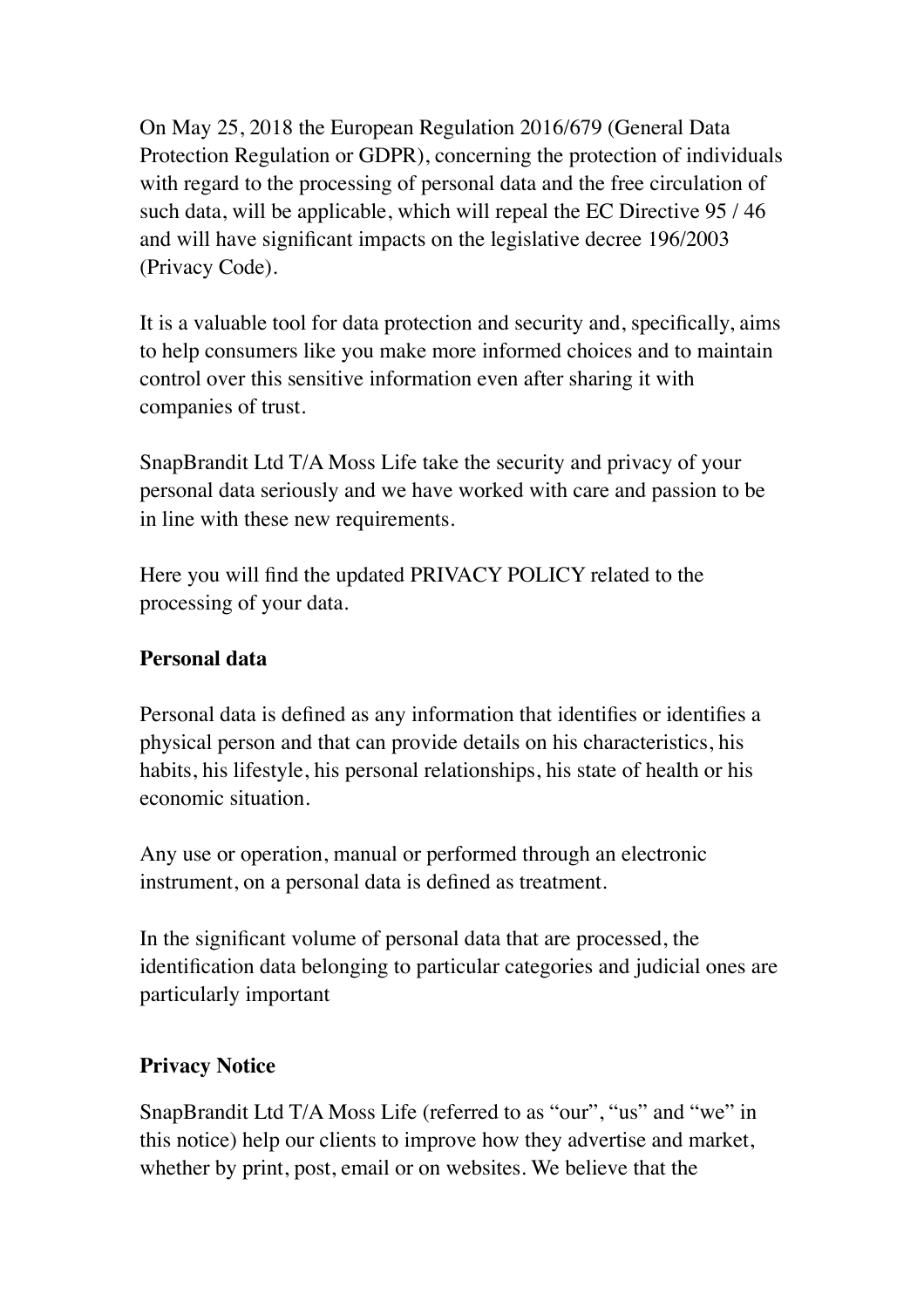responsible use of data supports business growth and builds strong relationships between brand and consumer. As a business, we are committed to respecting and protecting the privacy of all individuals with whom we interact. We are committed to being transparent in our handling of personal information and processing personal information at all times in accordance with applicable privacy and data protection laws. This Privacy Notice explains how we may collect and use personal information from you when you use our website.

This Privacy Notice explains the following:

What personal information we collect on this website; How we use this information;

How we store your personal information;

How we secure your personal information;

Whether we disclose or share your personal information; Your choice regarding the personal information you provide to us; Our responsibility for website links; How to contact us.

In the Supplementary Information section of this Privacy Notice, we explain what is meant by "personal information" and other terms used in this notice.

# **What personal information we collect on this website**

We collect information about how you use our website and the device(s) you use to access our site. This includes collecting unique mobile device ID or the internet protocol (IP) address online identifiers, which are numbers that can uniquely identify a specific computer or other network device on the internet. This information is linked to a cookie ID, which we receive and process.

We also collect information about you if you make use of any of the interactive features within our website that rely on a personalised response, or where you ask us to respond to a query you have, or add your details to one of our alert or subscription services. The information we collect is limited to the details we need to provide the specific service you have asked for. We do not collect sensitive information, such as your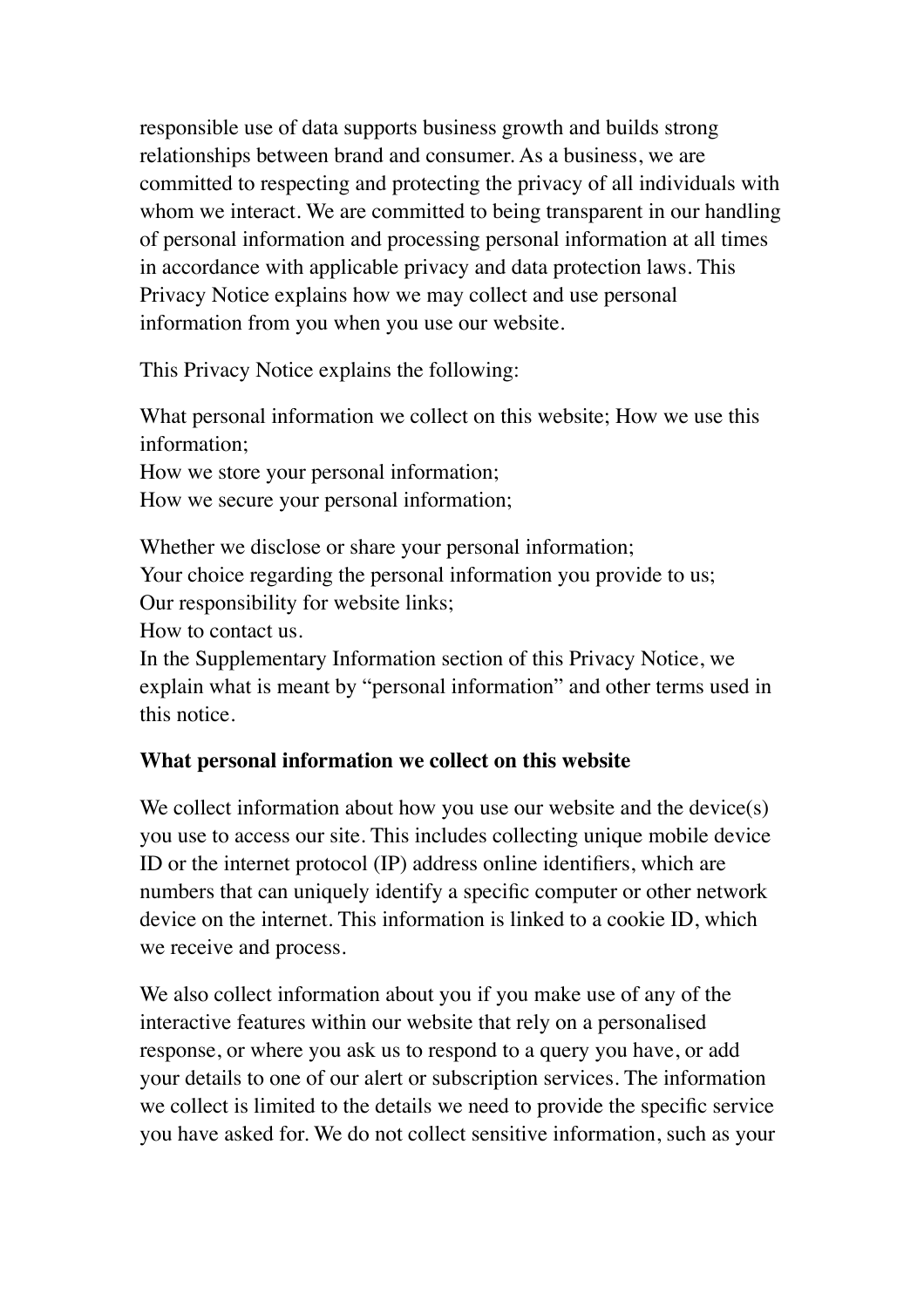political or religious beliefs, ethnic background, sexual preference, health or any other sensitive information.

We do not actively seek to collect information about children aged 16 or under. If you have any concerns about your child's privacy in relation to our services, or if you believe that your child may have entered personal data onto our Website, please contact us at steve@snapbrandit.com. We will delete such information from our records within a reasonable time.

## **How we use this information**

Except where required by law, we only use the personal information you provide for the following purposes:

To deliver the specific information or services you have requested. For example, if you have requested further information on our services or content, or wish to subscribe to our alert service, or submit an enquiry through this site. We will only use the email address you provide to us to respond to that request. Without your express consent, we will not use your contact details for any other purpose.

## **How we store your personal information**

We are committed to ensuring your personal information is kept secure and confidential and not kept for longer than is necessary. From time to time we may ask other members of our group, or third party service providers, to help us manage our information technology systems. Some of these systems may be located in countries overseas.

We will only transfer your information to a third party service provider or overseas, where we are satisfied that adequate levels of protection are in place to protect the integrity and security of any information being processed and compliance with applicable privacy and data protection laws.

## **How we secure your personal information**

We have appropriate security measures in place to prevent unlawful or unauthorised use, access or accidental loss of personal information. We also seek to ensure our service providers do the same.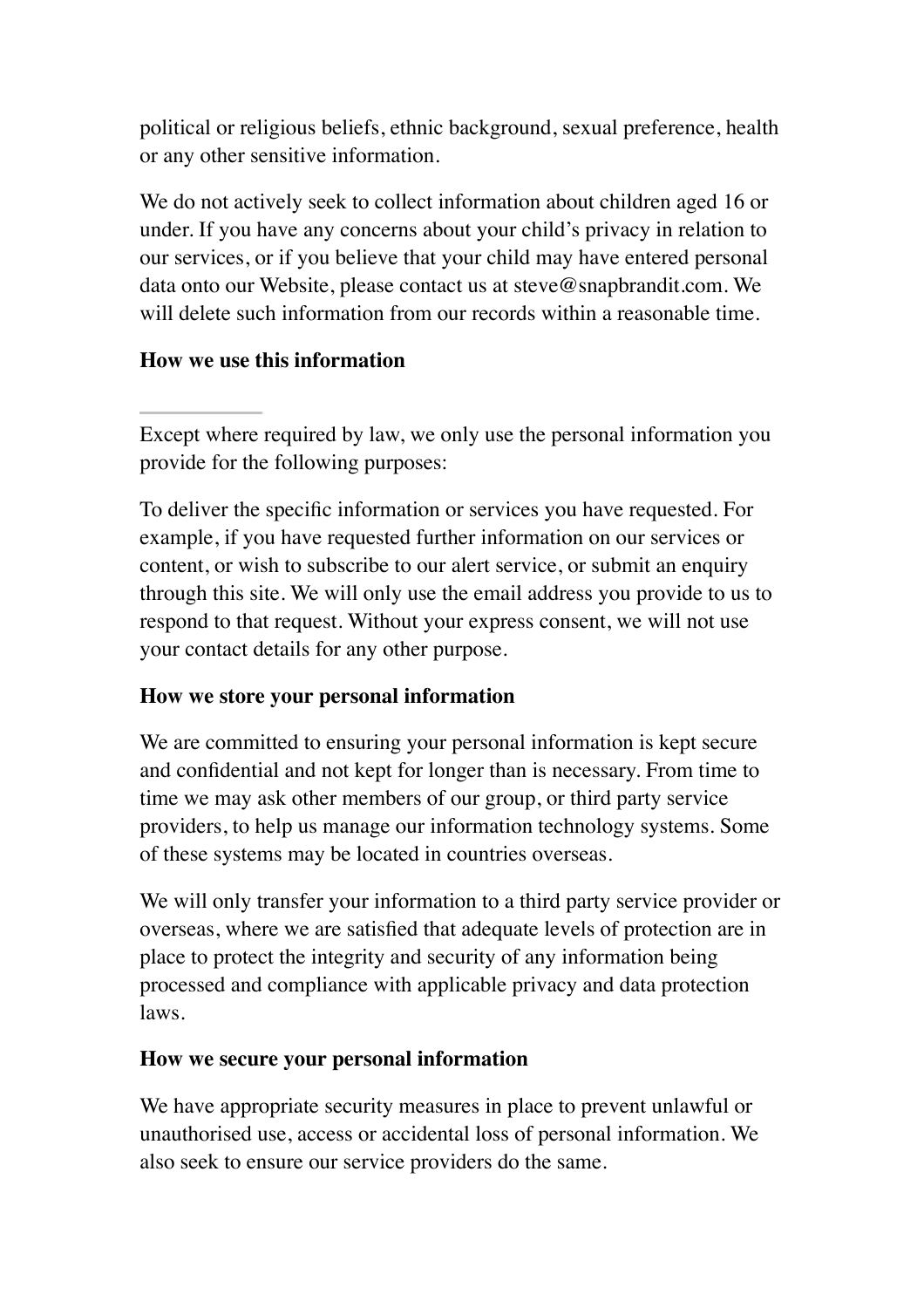## **Information Sharing and Disclosure**

We do not sell or rent any personally identifiable information about you to any third party.

We may disclose personally identifiable information in response to legal process, for example in response to a court order or a subpoena, or in response to a law enforcement agency's request, or where we believe it is necessary to investigate, prevent or take action regarding illegal activities, and as otherwise required by law. Our agents and contractors may have access to personally identifiable information to help carry out the services they are performing for us.

Your choice regarding the personal information you provide to us

# **General rights**

If you wish to stop receiving marketing communications from us then please click on the "unsubscribe" link at the bottom of the relevant mailing. If you wish to opt-out completely then please contact us at using the details provided below. If you would like us to delete your information from our records, please contact us using the contact details below and we will respond within a reasonable time. Please note that we may be required to retain certain information by law and/or for our own legitimate business purpose.

## **Users from the European Economic Area**

If you are from the European Economic Area, you have rights (with some exceptions and restrictions) to:

object to our processing of your personal data, including profiling. You can object at any time and we shall stop processing the information you have objected to, unless we can show compelling legitimate grounds to continue that processing;

access your personal data. If you make this kind of request and we hold personal data about you, we are required to provide you with information on it, including a description and copy of the personal data and why we are processing it; request erasure of your personal data in certain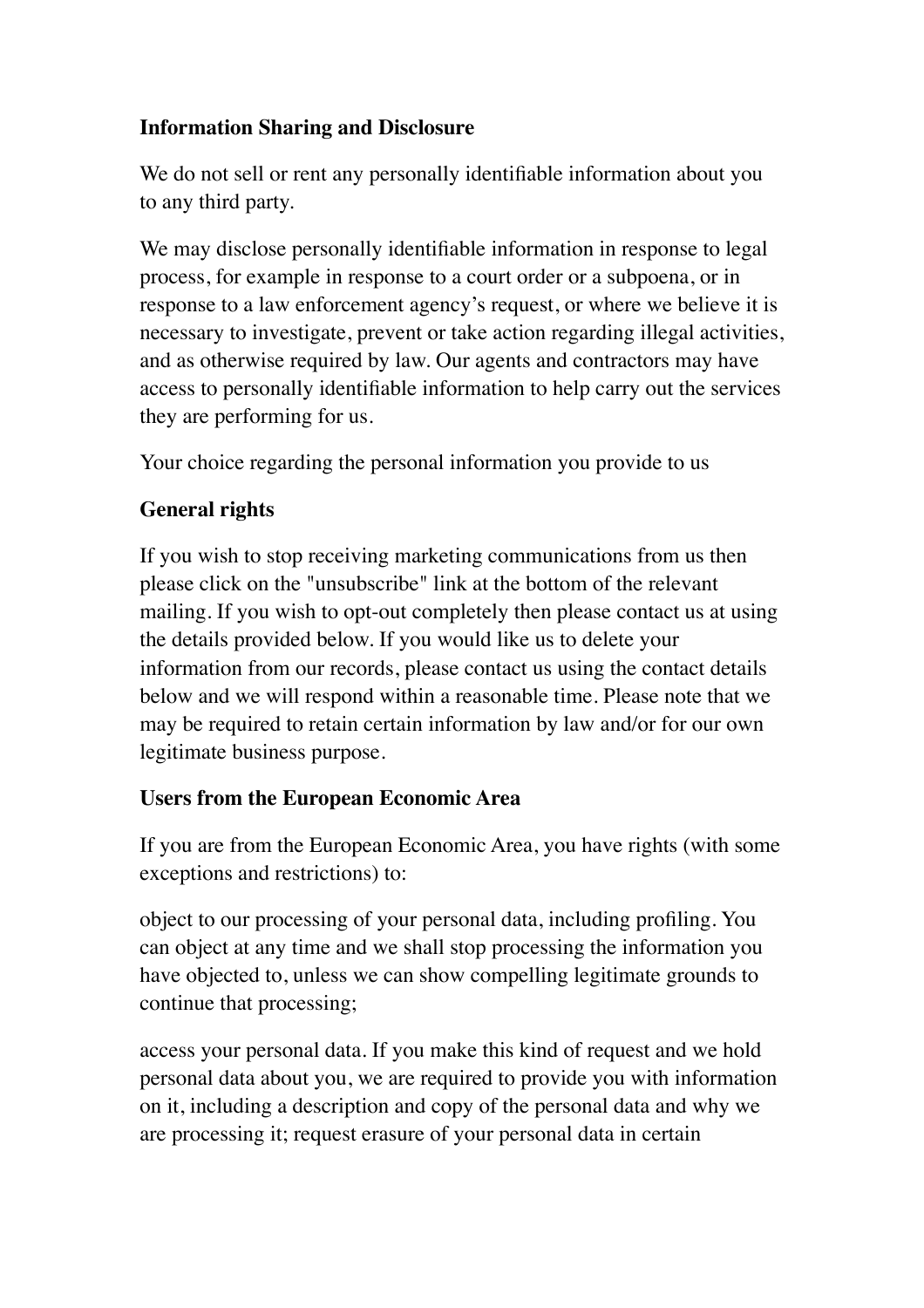circumstances Erasure rights do not apply where the data is processed for historical research purposes or statistical purposes.

request correction or updating of the personal data that we hold about you and that is inaccurate;

request the restriction of our processing of your personal data in some situations. If you request this, we can continue to store your personal data but are restricted from processing it while the restriction is in place;

withdraw your consent to our use of your personal data. When you use our website you may have been asked to consent to the dropping of a cookie. You may withdraw your consent to our processing of your personal data that has been derived from cookies. If you do withdraw consent, that will not affect the lawfulness of what we have done with your personal data before you withdrew consent;

complain to your local data protection authority about our collection or use of your personal data. For example, in the UK, the local data protection authority is the UK Information Commissioner's Office. If you exercise the rights above and there is any question about who you are, we may require you to provide information from which we can satisfy ourselves as to your identity.

If you are from the European Economic Area and would like to exercise any of these rights in relation to any information we hold about you via this website please contact us using the contact details provided below. We will consider and respond to your request in accordance with the relevant law.

### **Our responsibility for website links**

This Privacy Notice is limited to the personal information which we collect and use via this website. We do provide links within this site to other websites, including social media sites such as Facebook, Instagram, LinkedIn and other channel sites operated by us. If you follow these links, you should use these sites in conjunction with their applicable user and privacy notices as their data practices fall outside the scope of this Privacy Notice. Further, we can have no responsibility for or control over the information collected by any third party website and we cannot be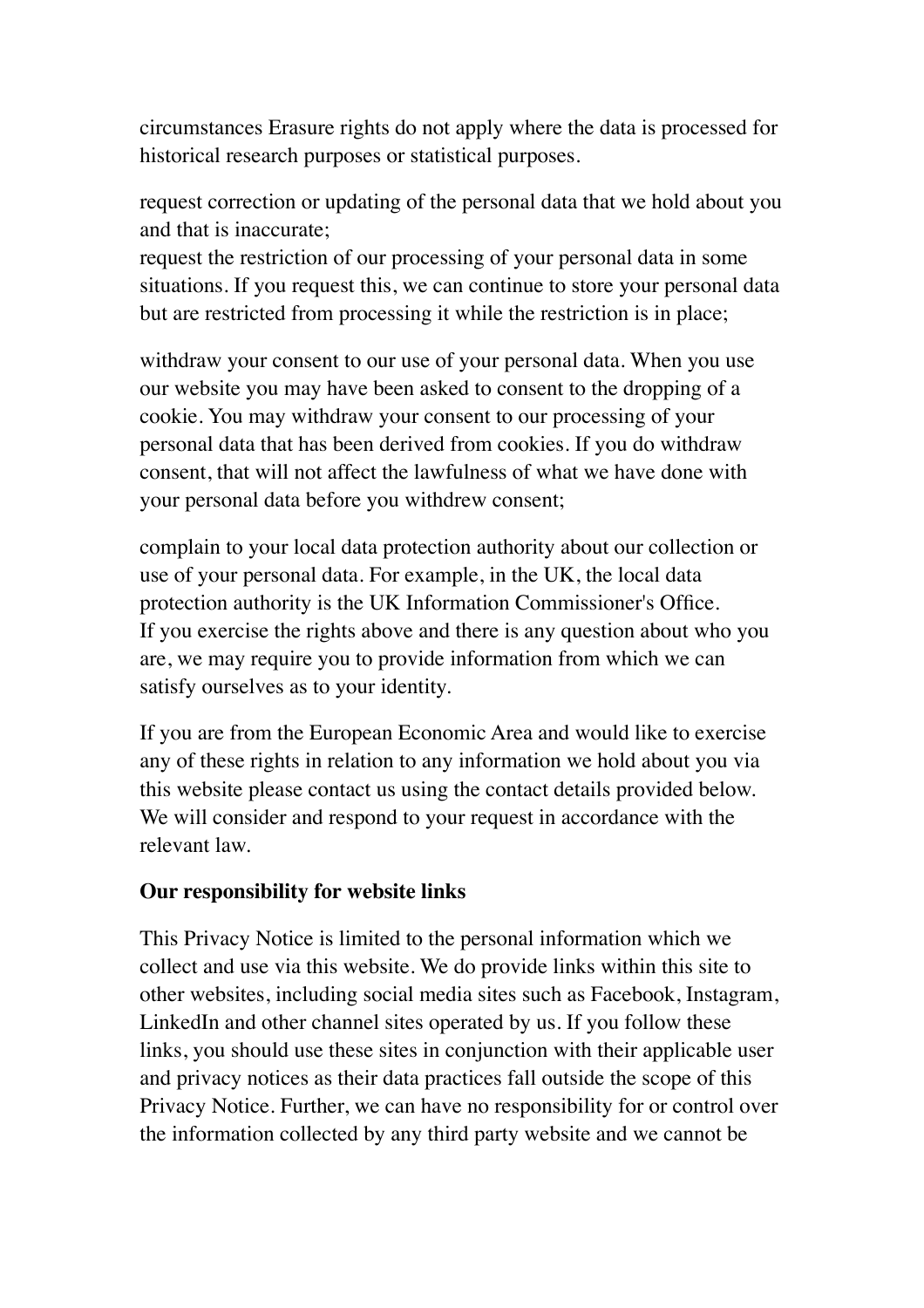responsible for the protection and privacy of any information which you may provide on such websites.

## **Updates**

This Privacy Notice may be updated from time to time to reflect changes in law, best practice or a change in our practices regarding the treatment of personal information. If you do not agree to the changes, please do not continue to use our website. You should check this notice frequently for updates. This notice was last updated 1st May 2018.

## **Contact us**

If you have any questions about our approach to privacy or you would like to exercise any of the rights mentioned in this Privacy Notice you can contact us in any of the following ways:

Address: SnapBrandit Ltd T/A Moss Life, Sandringham Court, Wilmslow, Cheshire - SK9 1PW

Email: steve@snapbrandit.com

# **SUPPLEMENTARY INFORMATION**

In this Supplementary Information section, we explain some of terminology used in this Privacy Notice.

"personal information" – any information that relates to you (or from which you can be identified).

"profiling" - automatically using personal data to work out certain things about people, like analysing or predicting their performance at work, reliability, economic situation, personal preferences, interests, behaviour, location or movements.

## **Cookies Notice**

How we deploy "cookies"

Cookies are small packets of information stored by your web browser when you visit certain websites, including our website. Cookies are generally used by websites to improve your user experience by enabling that website to 'remember' you, either strictly for the duration of your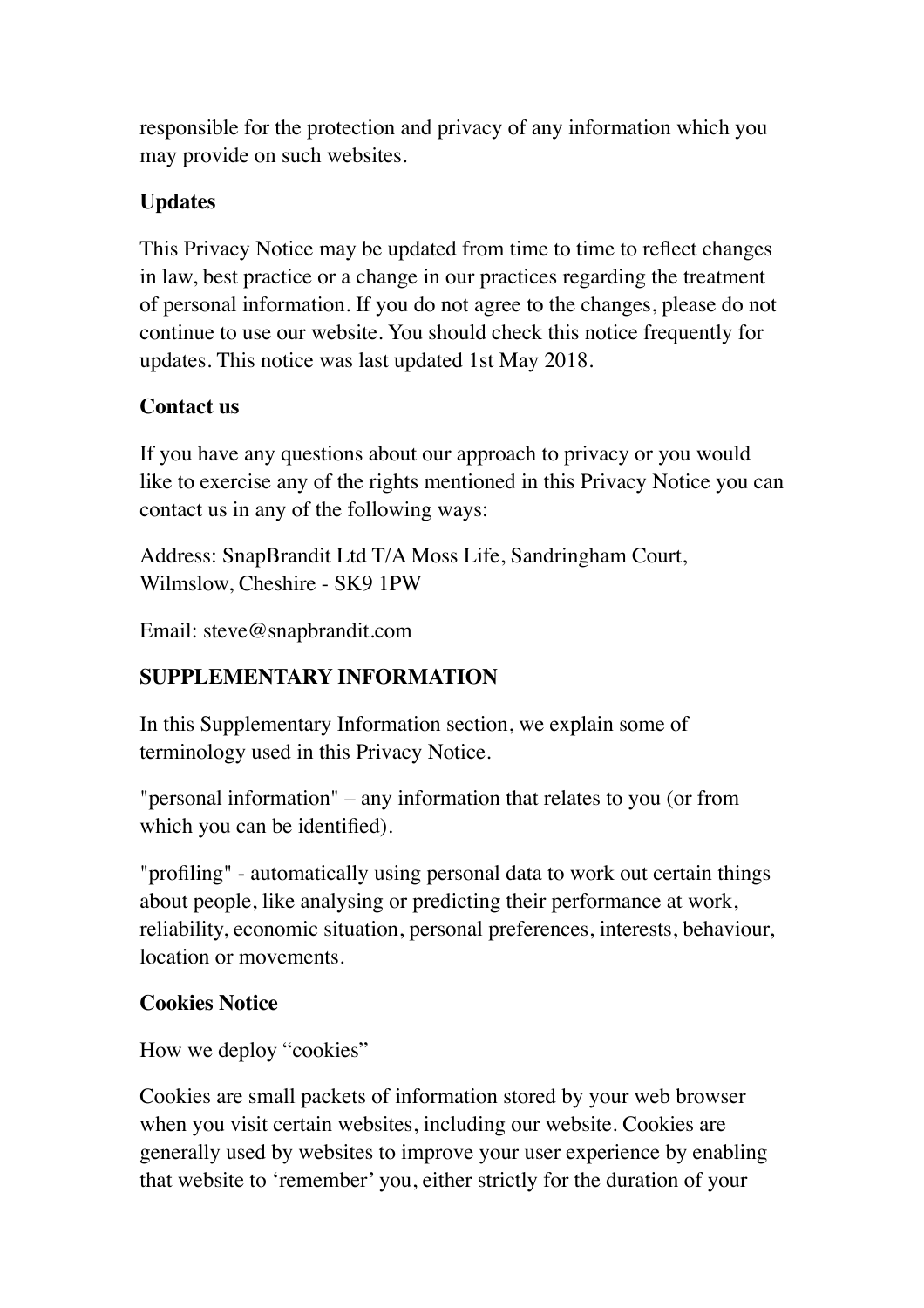visit (using a "Session" cookie which is erased when you close your browser) or for repeat visits (using a "Permanent" cookie). We do not use cookies to store any personally identifiable information about you.

### **Our site uses the following types of cookies:**

Strictly necessary cookies

We deploy cookies to help us to identify how users navigate to and around our website and to enable some of the features within the site that may be beneficial to you (for example, language preferences, or print page features). This helps us deliver an effective online service to you. These are known as "First Party" cookies.

The strictly necessary cookies are listed below: Cookie Name Purpose

\_\_RequestVerificationToken

This is an anti-forgery cookie set by web applications built using ASP.NET MVC technologies. It is designed to stop unauthorised posting of content to a website, known as Cross-Site Request Forgery. It holds no information about the user and is destroyed on closing the browser.

Functionality Cookies

These cookies allow our sites to remember choices you make (such as user name, or region you are in) and provide enhanced, more personal features. These cookies can also be used to remember changes you have made to text size, fonts and other parts of web page which you can customise. The information these cookies collect may be anonymised and they cannot track your browsing activity on other websites.

The functionality cookies are listed below: Cookie Name Purpose language

This cookie is used to store language preferences, to serve up content in the stored language.

Performance cookies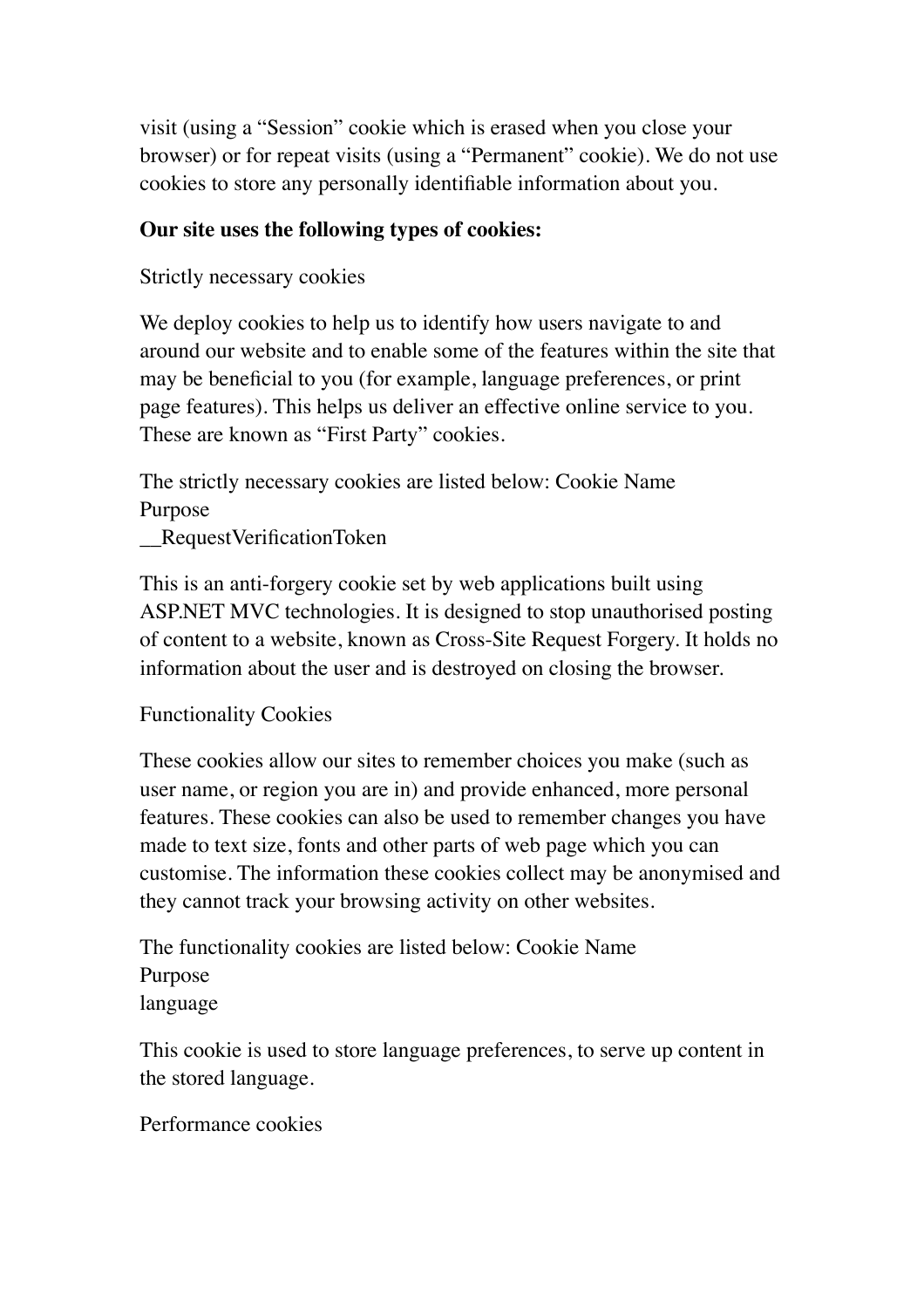We may also use cookies issued by third parties ("Third Party" cookies) to track the websites you visited or search terms you used immediately prior to visiting this site, or to collect information about how visitors use the site. We use Google Analytics for this purpose. Google Analytics uses its own cookies. These cookies don't collect information that identify a visitor. All information these cookies collect is aggregated and therefore anonymous. It is only used to improve how the site works. You can find out more about Google Analytics cookies here: https:// developers.google.com/analytics/resources/concepts/gaConceptsCooki es.

You can avoid the use of Google Analytics relating to your use of our site by downloading and installing the Browser Plugin available via this link: http://tools.google.com/dlpage/gaoptout?hl=en-GB.

The performance cookies are listed below: Cookie Name Purpose \_gid

This cookie name is associated with Google Universal Analytics. This cookie stores and updates a unique value for each page visited.

 $pk_id*$ 

This cookie name is associated with the Piwik open source web analytics platform. It is used to help website owners track visitor behaviour and measure site performance. It is a pattern type cookie, where the prefix \_pk\_id is followed by a short series of numbers and letters, which is believed to be a reference code for the domain setting the cookie.

\_gat

This cookie name is associated with Google Universal Analytics, according to documentation it is used to throttle the request rate - limiting the collection of data on high traffic sites. It expires after 10 minutes.

\_pk\_ses\*

This cookie name is associated with the Piwik open source web analytics platform. It is used to help website owners track visitor behaviour and measure site performance. It is a pattern type cookie, where the prefix